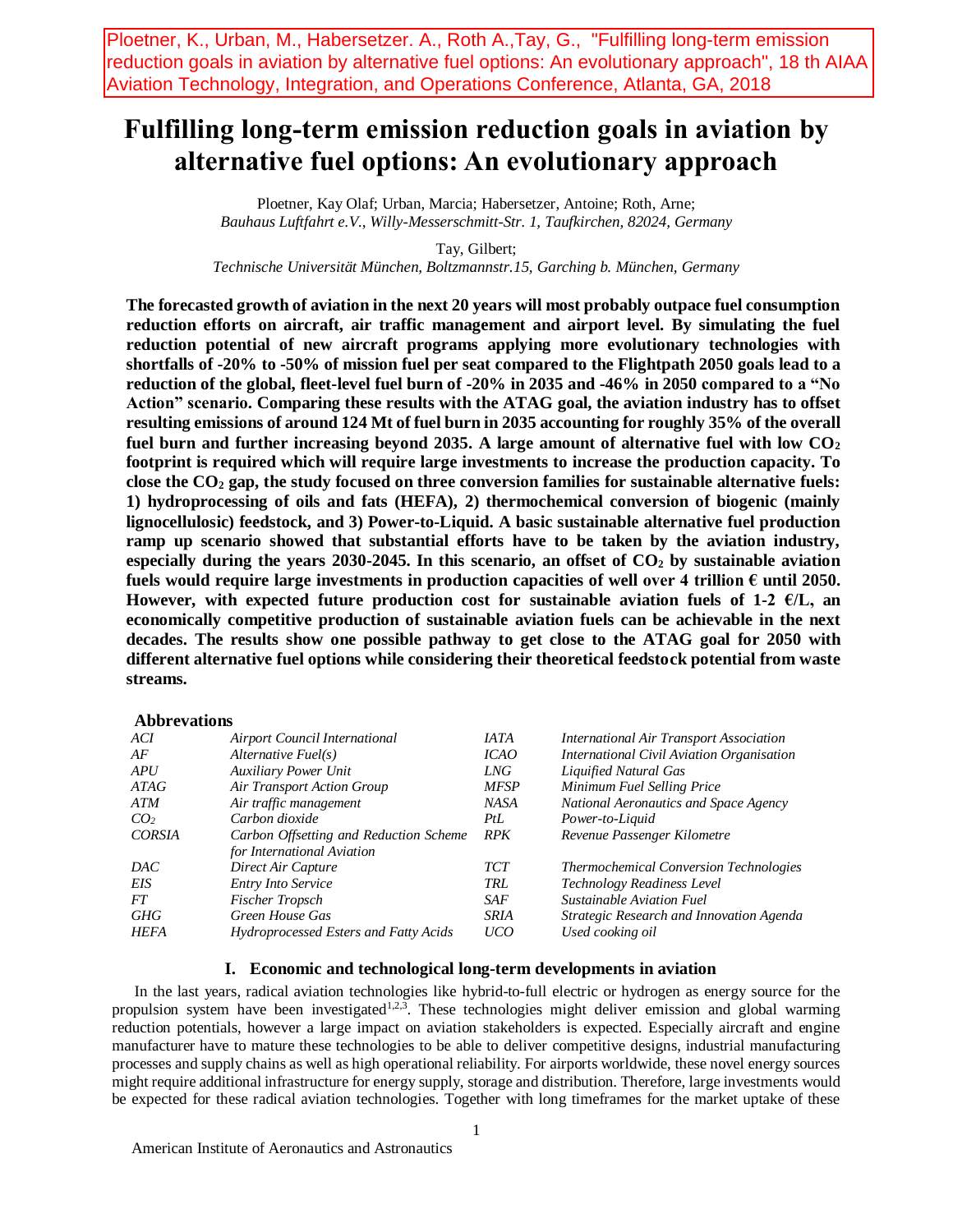technologies, the question arises, if drop-in alternative fuels might not be a more cost-competitive solution for aviation in the long-term. In this paper, possible pathways to fulfil long-term emission reduction goals in aviation towards the year 2050 will be proposed assuming an evolutionary aircraft technology development approach where conventional tube-in-wing aircraft configurations as well as drop-in fuels as energy source will found the basis for the analysis. Based on long-term emission reduction goals for aviation towards the year 2050, these pathways based on previous published, future air transport growth scenarios<sup>47</sup> coupled in this paper with possible aircraft technological improvements, requiring evolutionary changes to the existing aviation system with its stakeholders.

To fulfil these long-term emission goals, emission gaps will be compensated by alternative fuel options and potential ramp-up scenarios will be developed. Finally, this paper concludes with required alternative fuel quantities, required production ramp-up as well as possible investment and production costs for these alternative fuels.

#### **A. Long-term aviation market forecasts**

Aviation transformed from an elite mode of transport for niche markets to a mass transportation system serving long-haul as well as medium and short-haul markets worldwide since the last 100 years. Over the past decades, the aviation industry has grown strongly - measured in transport capacity (revenue passenger kilometres, RPK)- at a global rate of around 5 % per year<sup>1</sup> and above. All main aviation stakeholders<sup>4-14</sup> predict further growth in transport capacity until 2030-2040 timeframe at global average. IATA<sup>4</sup> forecasted an average growth of 3.9% per year up to 2036. Airbus<sup>5</sup> instead forecasted an annual growth rate of 4.9% up to the year 2026 and 4.1% from 2027 to 2036. Airport Council International<sup>6</sup> (ACI) as well as  $ICAO<sup>11</sup>$  forecasted an average annual growth of 4.5% up to the year 2040 (ICAO). Particularly high growth rates, partly surpassing 6 % per year, are expected for emerging countries, for example in the Asia-Pacific region, driven by the transition to middle- or even high-income countries with a growing middle class and the associated changes in travel behaviour<sup>15</sup>.



# **Figure 1: Summary of five different aviation forecast up to the year 2040, average growth function as well as extrapolation up to the year 2050.**

In order to derive air traffic growth rates for a future reference scenario, industry growth data forecasts from ICAO<sup>11</sup> were used up to the year 2040 and extrapolated to the year 2050 as shown in figure 1 above. This growth roughly translatesinto a doubling of transport capacity by 2030-2035 timeframe and quadrupling capacity in the 2040- 2050 timeframe compared to today.

# **B. Long-term environmental goals for aviation**

Within the context of this rapid growth of aviation, environmental awareness of societies and general actions to mitigate global climate change have led various institutions and stakeholders to formulate and proclaim aspirational, partially non-binding quantitative goals for limiting greenhouse gas emissions (GHG) of the future global air transport fleet. Among these institutions are the International Civil Aviation Organization (ICAO)<sup>16</sup>, the International Air Transport Association (IATA)<sup>17</sup>, the Air Transport Action Group (ATAG)<sup>18</sup> and the European Union (EU)<sup>19</sup>. The most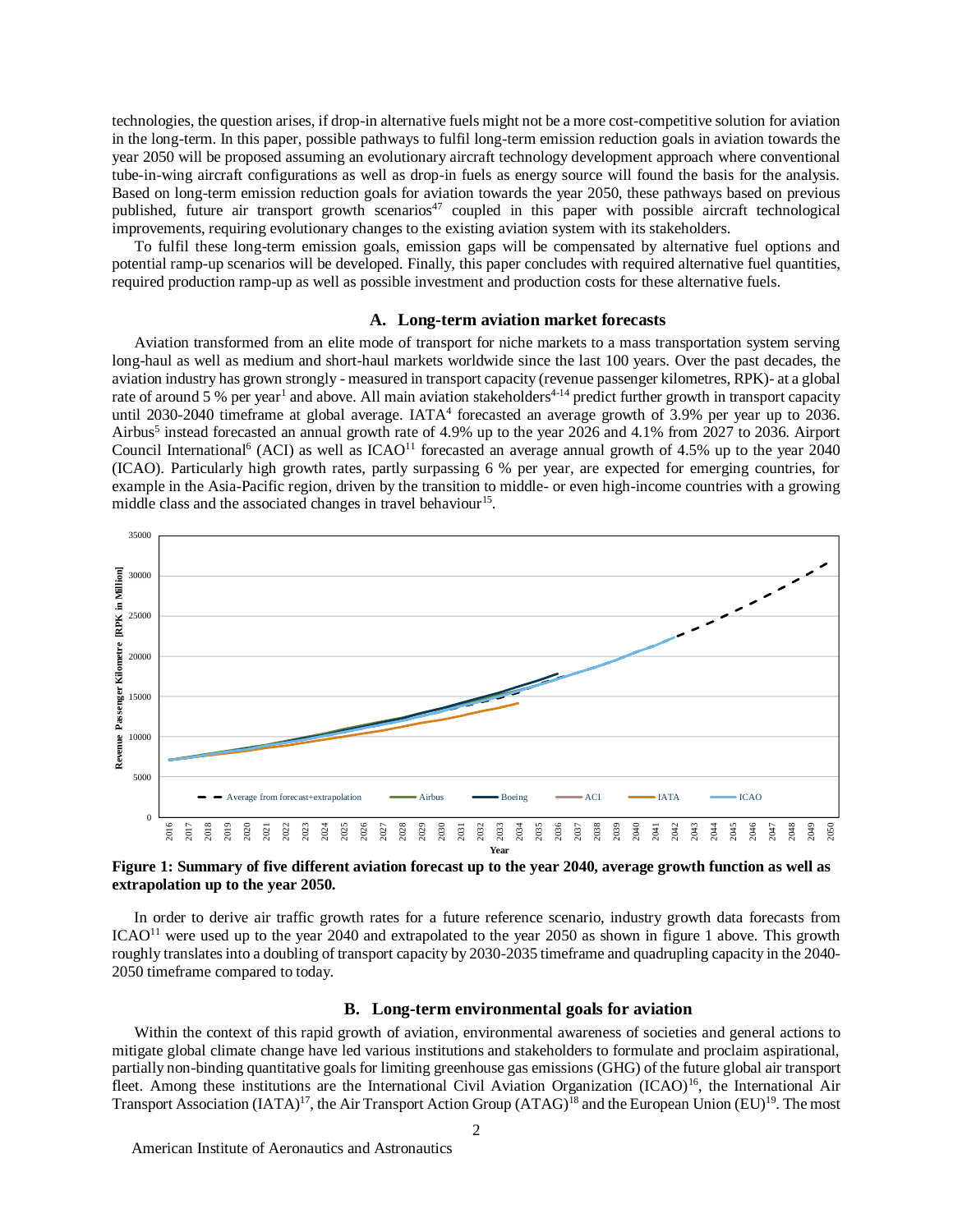prominent and frequently cited targets addressing the emission quantities of carbon dioxide  $(CO<sub>2</sub>)$  at global aircraft fleet level have been published by IATA and ATAG and comprise three major items:

- (1) Fleet-wide efficiency improvement of 1.5 % annually from the present until 2020
- (2) Cap of CO<sup>2</sup> emissions from 2020 onwards ("carbon-neutral growth") enabled by market-based measures
- (3) Halving of the global fleet's overall net emissions by 2050 relative to 2005 levels

At aircraft level, the EU envisages in its long-term research agenda<sup>19</sup>, a reduction of  $CO<sub>2</sub>$  emissions by 75 % compared to typical aircraft in service in the reference year 2000. The EU targets are considered as being on an equal footing with those announced by ICAO, IATA, and the U.S. National Aeronautics and Space Administration  $(NASA)^{20}$ , levelling the long-term research goals for aircraft technologies. Technology goals for  $CO_2$  emissions, as originally defined in Vision  $2020^{21}$  and AGAPE  $2020^{22}$ , were categorised into airframe, propulsion and other areas like air traffic management (ATM) and airline operations. Up to the year 2035, a 60 % reduction in fuel burn and  $CO<sub>2</sub>$ emissions per RPK is to be achieved, and a 75 % reduction in  $CO<sub>2</sub>$  emissions is set as a target for the year 2050, relative to technology standards of the reference year 2000.

Considering the Paris Agreement – which aims to limit global temperature increase to  $1.5^{\circ}C$  – a reduction of aviation CO2 emissions appears even more necessary and challenging beyond 2050 timeframe. If all sectors of the economy take ambitious actions, aviation could be responsible for  $22\%$  of global emissions<sup>23</sup> in 2050. It is thus unlikely that aviation would comply with the Paris Agreement with the current emissions reduction goals – which are already challenging.

## **C. Short-to-medium term developments in aviation**

Besides these long-term research goals to reduce the ecological footprint at aircraft level, aircraft manufacturers are continuously updating their current product portfolio with completely new aircraft programmes and performance improvement packages for existing product lines. A strong focus, and hence competition was set over the last 10 to 15 years on new long-haul aircraft programmes, like Airbus A380, Boeing 787, Boeing 747-8, and Airbus A350, which entered the markets in 2005, 2011, 2012 and 2014, respectively. The Boeing 787 achieved a block fuel reduction compared to its predecessor – the Boeing  $767$  – of around 20 %.<sup>24</sup>. A 25 % block fuel reduction is claimed for the Airbus A350, compared to the current Boeing 777 family<sup>25</sup>.

Besides new aircraft programmes, both Airbus and Boeing will also improve their existing A330 and 777 programmes by more efficient wing designs and incorporating latest available engine technologies, resulting in the Airbus A330neo (new engine option) and Boeing 777-8/9 family, achieving block fuel reductions between 13% and 20 %.



**Figure 2: Next-generation aircraft types and associated gains in fuel efficiency <sup>26</sup> launched until 2017**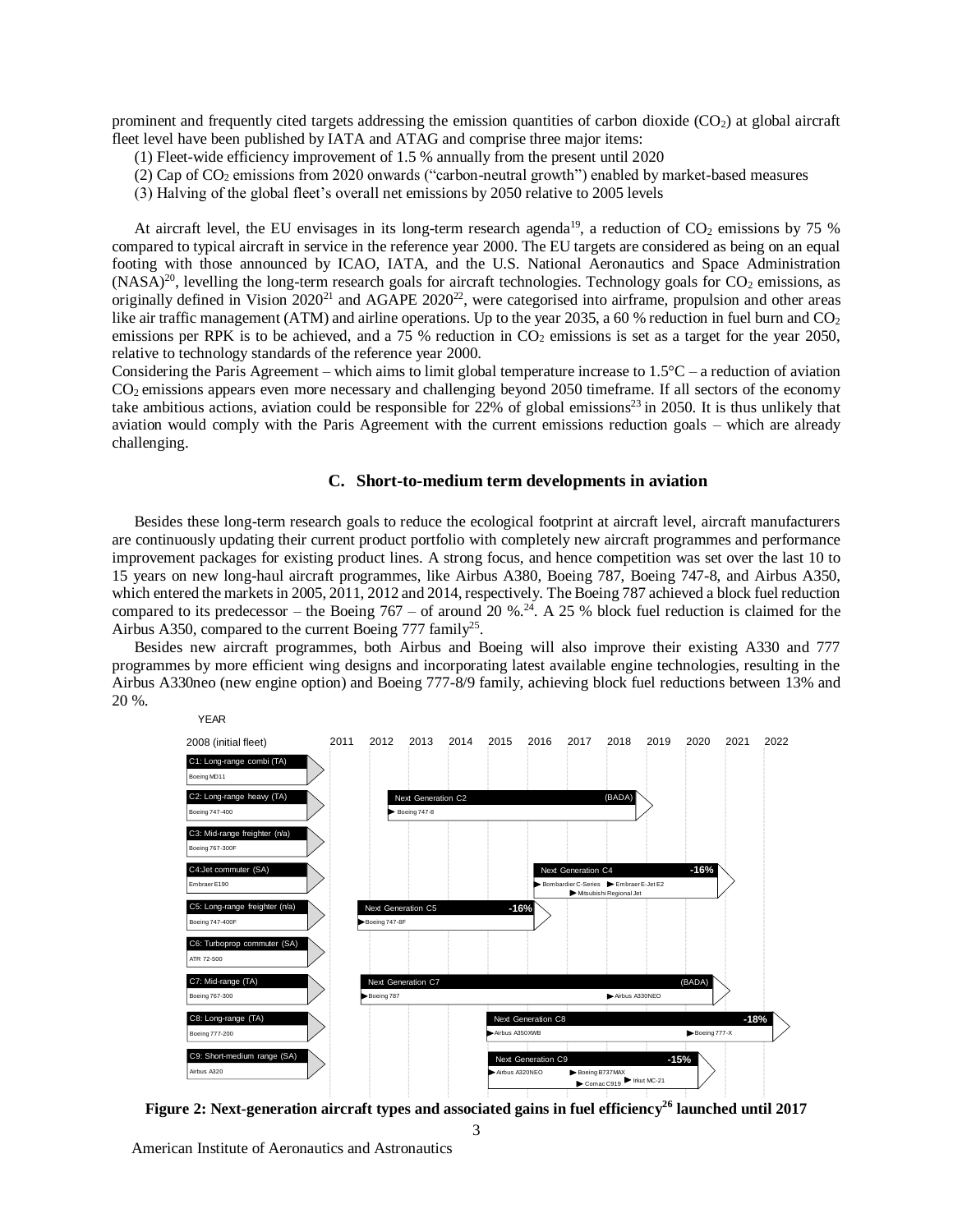For the short-haul markets, the availability of the Geared Turbofan engine technology, offering promising fuel burn reductions of around 15  $\frac{15}{27}$ , led to several launches of new programmes like Bombardier's CSeries or existing aircraft programmes like Airbus' A320 and Boeing's 737 families being updated with this latest engine technology.

However, despite these substantial efforts to develop new or upgraded aircraft programmes in order to increase fuel efficiency, it is obvious that the target of carbon-neutral growth from 2020 onwards will not be met. Today, more than 14,000 single-aisle aircraft are operating, and a growth to over 30,000 aircraft within the next 20 years is expected<sup>28</sup>. Even at current highest production rates of around 120 aircraft per month for Airbus A320 and Boeing 737 single-aisle aircraft families, the limited rate of market penetration of new and more efficient aircraft is slowing down the overall ambitious emission reduction targets on fleet level.

# **II. Technological, operational and alternative fuel options for aviation**

# **A. Selected technological and operational options for aviation**

The aviation research community investigates a large array of possible future aircraft technologies to further improve aerodynamic, structural, system and propulsion efficiency. Some of these technologies have significant impact on various aviation stakeholders like aircraft manufacturer, aircraft operators or airports. Especially non-dropin fuels like hydrogen and partly (hybrid-)electric propulsion systems require significant changes to aircraft design, production, operation and servicing on ground.

Aerodynamic efficiency improvements are realised e.g. by high aspect ratio or strut-braced wings, foldable wing tips being applied beyond the Boeing 777-8/9, (hybrid) laminar flow or even blended-wing-body configuration are under investigation<sup>1</sup>. For the aircraft structure, novel light weight materials, composites together with nature-inspired design enabled by additive layer manufacturing promise further weight reduction.

Besides improving aerodynamics and reducing structural weight of the airframe, also efficiency improvements of the aircraft systems are targeted. Promising developments are fuel cell based auxiliary power unit (APU) together with a more to all electric system architecture.

To further increase the propulsion efficiency, manufacturer look at novel ways to increase overall pressure ratio and temperature levels by new materials, second generation of geared turbofan being also applied at larger engines with higher thrust levels, novel thermodynamic cycles like composite cycle engines<sup>29</sup> or even open rotor concept<sup>1</sup>.

As the focus in this paper is set on a more evolutionary approach for novel aircraft and engine technologies, only tube-in-wing configurations and drop-in fuels will be investigated. Radical novel aircraft technologies like blendedwing-body configuration, distributed propulsion with a strongly coupled airframe, propulsion system integration are not considered in this paper. Additionally, novel energy carrier technologies like hydrogen, liquid natural gas (LNG) or hybrid-electric aircraft requiring battery and energy supply on the ground are also not considered in this study.

IATA concluded together with the German Aerospace Centre (DLR) in their Technology Report 2013<sup>1</sup> that new aircraft designs after 2020 with (hybrid) laminar flow and fuel cell APU application might result in -27% fuel burn reduction in case of short range A/C to -40% fuel burn reduction in case for a long-range aircraft. With serial upgrade of the current aircraft programmes, they concluded that fuel burn reductions of -9% up to -20% can be achieved<sup>[1]</sup>.

Based on studies from Heinemann et al.<sup>30</sup> looking at potential fuel burn reduction in the timeframe 2050 for a tubein-wing configuration, possible fuel burn reduction up to 60% for a short-range, tube-in wing open rotor configuration and 47% fuel burn reduction for an A330 type long-range aircraft were estimated. Both configurations will fall short by 20% (short-haul) and 37% (long-haul) relative to the set target. Isikveren et al. estimated in their study that more evolutionary technologies for tube-in-wing configuration will results in a 15-20% shortfall compared to 2035 and 2050 fuel burn reduction targets $^{31}$ .

All investigated studies show a significant fuel burn reduction potential compared to year 2000 reference technology, however shortfalls compared to the SRIA 2035 and Flightpath 2050 goals of 43% and 75% respectively can be observed. Therefore, in this paper a conservative technology development and application scenario is taken into account, assuming that no new aircraft program (e.g. Airbus A320 or Boeing 737 successor) will be launched until 2035. Only additional wing and engine upgrades are assumed leading to an average fuel burn reduction of -22% compared to 2000 reference technology. Furthermore, with the evolutionary technology maturation approach in this paper, it is assumed that new aircraft programs launched in the timeframe between 2035 and 2050 will still show shortfalls in targeted fuel burn by 20%.

#### **B. Selected alternative fuel options for aviation**

In addition to technological and operational measures, alternative energy carriers represent an important option for reducing GHG emissions of aviation<sup>32,33</sup>. In this paper, the analysis is confined to sustainable *drop-in* fuels (in the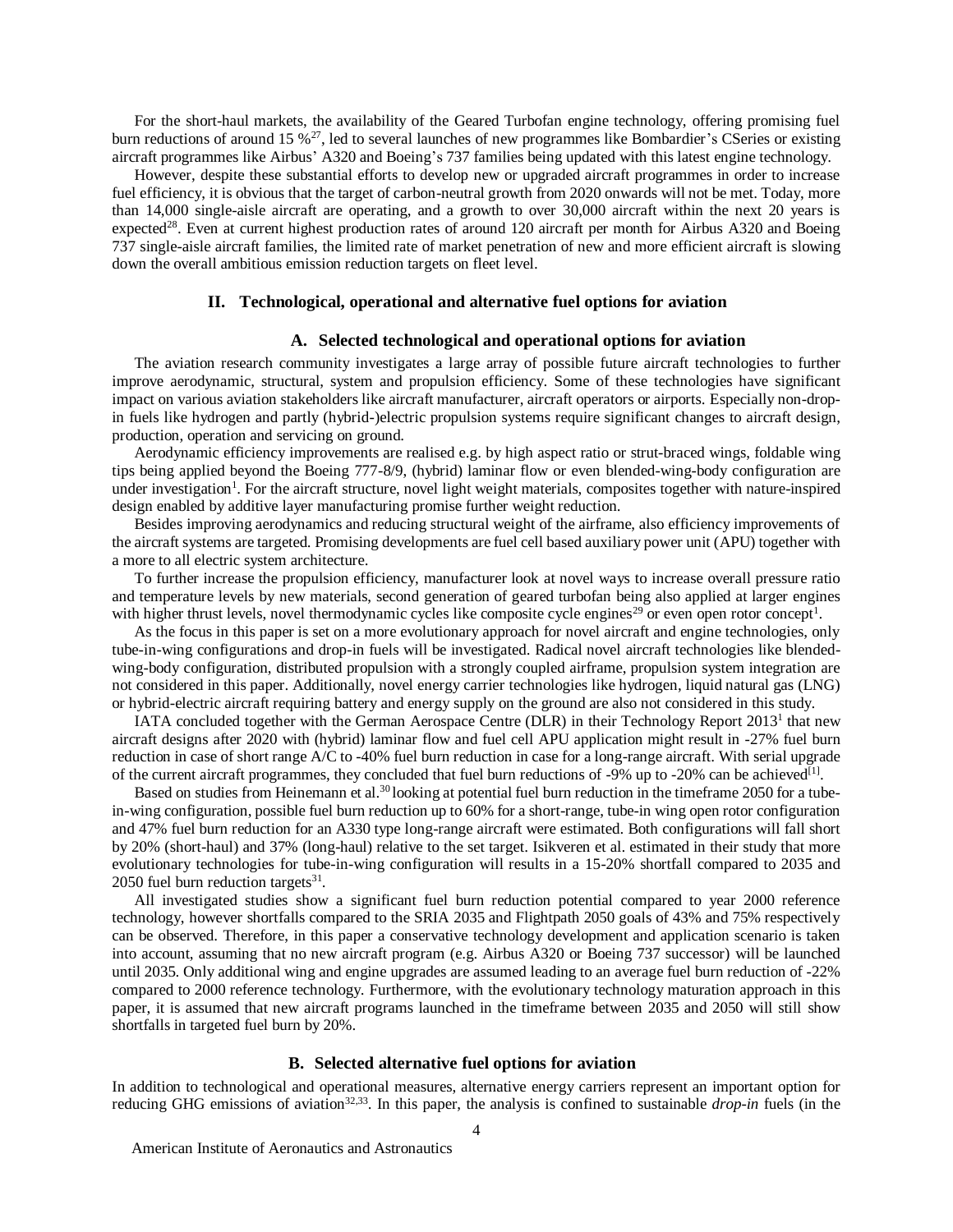following simply termed sustainable aviation fuels, SAF) for three reasons. First, current aircraft could be fueled by SAF without any technical adaptation, thus considerably reducing the cost associated with large-scale uptake of SAF on a systemic level. Second, SAF hold the potential to completely substitute fossil fuels, as sufficient renewable primary energy sources exist and will likely be accessible in the mid to long term. Third, the technologies to produce SAF are partly already available. Thus, SAF could in principle substitute significant amounts of fossil fuel within a few years.

However, the current production capacities of alternative fuels are rather limited. The positive examples of alternative fuels consumption mainly comprise demonstration flights and small-scale projects of several airlines<sup>a</sup>. Thus, a faster ramp-up of production capacity will be necessary in order to achieve a substantial share of SAF in the overall jet fuel mix within the next years. At present, however, higher investment rates seem unlikely, as production cost of SAF are high and fossil oil prices relatively low. The question thus is to what extent and by when alternative fuels can substitute fossil fuels, at which future prices, and with which environmental benefit. In addition to the issue of limited production capacities, the sustainable availability of feedstock can fundamentally limit the production potential. This is particularly true for production pathways that depend on biomass feedstock where utilization often raises concerns regarding sustainability.

Alternative drop-in fuels can be produced from a wide variety of feedstocks and energy sources and through different conversion and refining technologies. Comprehensive reviews of the various production pathways currently under development can be found in the scientific literature, e.g. by de Jong et al.<sup>34</sup> or from the EU-funded project CORE-JetFuel<sup>35</sup>. The current technology landscape for alternative drop-in fuels is both promising and inconclusive. On the one hand, some pathways have already reached high maturity levels, but are relatively limited in terms of feedstock availability. On the other hand, newly developed technologies have the potential to completely substitute fossil fuels, but are currently years – if not decades – away from industrial deployment. In the following, we focus on three prominent, but very different families of conversion technologies (see also Table 1): Hydroprocessing of oils and fats (HEFA), thermochemical conversion of biogenic (mainly lignocellulosic) feedstock, and Power-to-Liquid. The analysis generally confines to wastes and residues as biomass feedstock in order to minimize the risk of unsustainable production of dedicated energy crops<sup>b</sup>.

**HEFA** currently represents the only production process for renewable jet fuel that is industrially implemented at substantial scale, and consequently HEFA-SPK is the only renewable jet fuel commercially available in relevant quantities at the moment. Still, the demand for HEFA fuels remains low, with announced off-take agreements not surpassing 1 Mt for the next five years and commitments remaining vague<sup>c</sup>. Nonetheless, HEFA will most probably remain the only viable technology to produce alternative drop-in fuels for the next 5-10 years at substantial scale. This poses the question, how much HEFA fuel can potentially be produced from waste oils and fats. Consistent figures of the global potential of used cooking oil (UCO) as most prominent oleaginous waste do not exist. Spöttle et al.<sup>36</sup> estimate the potential of UCO for the EU, the US, China, Argentina and Indonesia at around 2 Mt per year, but acknowledge that the uncertainty for this figure is high. However, it is likely that the global theoretical potential of UCO is limited to 5-10 Mt per year. Taking into account a mass-based conversion rate of 0.6 from UCO to kerosene, a maximum of 6 Mt of fuel could be provided from the 10 Mt UCO feedstock.<sup>[53]</sup>.

**Thermochemical conversion technologies** (TCT) cover a wide variety of biomass feedstock and production technologies. In this paper, a short description of the process of gasification of biomass followed by Fischer-Tropsch (FT) synthesis as the most advanced of several TCT<sup>d</sup> is provided. Essentially, this conversion technology comprises three basic steps: (i) thermal gasification of feedstock to generate syngas (a mixture of hydrogen and carbon monoxide), (ii) conversion of syngas into hydrocarbons through FT synthesis, and (iii) refining of the crude FT product (FT crude) into final fuel products, e.g. jet fuel. Recently, several industrial commercialization projects, most prominently by the US-based companies Red Rock Biofuels and Fulcrum Bioenergy, have been announced. Completion of these projects would raise the technology readiness level of this production pathway to industrial maturity. In terms of sustainable feedstock, TCT can draw on essentially any dry carbonaceous material, including energy crops and biomass wastes and residues. For reasons of sustainability and simplicity, the present analysis is limited to wastes and residues from both agriculture and forestry. Here, the feedstock potential is substantially larger than in case of HEFA, with roughly 85 Mt per year from agriculture and 9 Mt per year from forestry for Europe<sup>37</sup>.

 $\overline{a}$ 

<sup>&</sup>lt;sup>a</sup> A current overview can be found under:<https://www.icao.int/environmental-protection/GFAAF/Pages/default.aspx>

<sup>b</sup> Certainly, other sustainable feedstock beside waste and residue streams exist, but for the scope of this paper, a stricter selection of analyzed feedstock seems more adequate.

<sup>c</sup> See<https://www.icao.int/environmental-protection/GFAAF/Pages/Facts-Figures.aspx>

<sup>d</sup> Besides gasification, hydrothermal liquefication and pyrolysis are two other prominent conversion technologies. Here, we focus on gasification as it is the process closest to commercialization.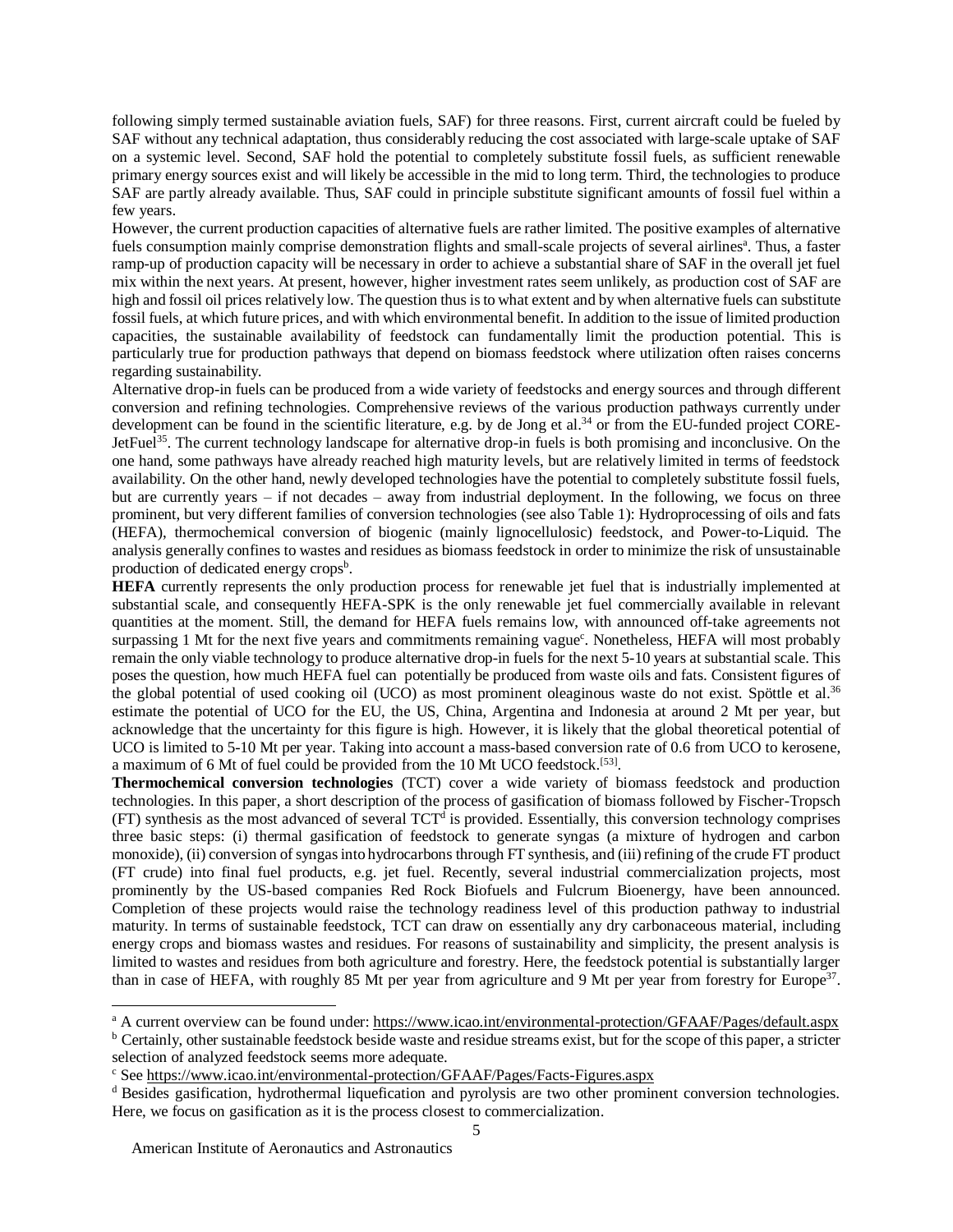Applying a conservative extrapolation, the global potential of forestry and agricultural residues would likely surpass 400 Mt per year. These 400 Mt of biomass can be transformed to roughly 80Mt of fuel<sup>38</sup>.

|                              | <b>HEFA</b>            | <b>TCT</b>                                 | <b>PtL</b>                         |
|------------------------------|------------------------|--------------------------------------------|------------------------------------|
| <b>Feedstock type</b>        | Oils and fats (here:   | Any dry biomass material                   | Renewable electricity,             |
|                              | $UCO$ )                | (here: agricultural and                    | $CO2$ , water                      |
|                              |                        | forestry residues)                         |                                    |
| $\mathbf{TRL}^{35}$          | 9                      | $4-6$                                      | 4                                  |
| <b>Theoretical feedstock</b> | 10 Mt (UCO) 36         | 400<br>(agricultural<br>Mt<br>and          | Essentially unlimited <sup>a</sup> |
| potential for SAF            |                        | forestry residues, dry mass) <sup>37</sup> |                                    |
| production                   |                        |                                            |                                    |
| <b>Theoretical fuel</b>      | 6 Mt (from UCO)        | 80 Mt (from agricultural and               | <b>Essentially unlimited</b>       |
| potential                    |                        | forestry residues)                         |                                    |
| <b>Specific GHG emission</b> | $-69\sqrt{35}$         | $-85$ to $-95\%$ 35                        | $-96\sqrt{35}$                     |
| reduction b                  |                        |                                            |                                    |
| <b>Highest uncertainty</b>   | Limited feedstock      | Feedstock prices; sustainable              | Low current technological          |
|                              | potential (e.g. due to | feedstock potentials                       | maturity and cost of DAC;          |
|                              | competition from       |                                            | cost of renewable                  |
|                              | other sectors)         |                                            | electricity generation             |

**Table 1: Key figures for the selected three families of SAF production technologies**

Finally, the **Power-to-Liquid (PtL) pathway** represents another promising option. The PtL pathway is driven by (renewable) electric energy and does not rely on biomass as feedstock. The only required feedstocks are water (as hydrogen source) and carbon dioxide (as carbon source). In a first step, electrical energy is applied to split water into hydrogen and oxygen. In a second step, the generated hydrogen is used to reduce CO<sub>2</sub> to carbon monoxide (CO) which is mixed with more hydrogen to form syngas. In a third step the syngas is converted to liquid hydrocarbons through FT synthesis. PtL technologies have the potential to produce carbon-neutral fuels, provided that the applied electric energy as well as the feedstock water and CO<sub>2</sub> are generated from renewable sources. To make use of the vast scalability of PtL production, it is generally expected that the required  $CO<sub>2</sub>$  will have to be provided from direct air capture (DAC), rendering DAC a key technology for large-scale roll-out of the PtL production pathway. Further, PtL technologies have the advantage that their production potential essentially has no upper boundary, as renewable electricity generated from solar energy is a quasi unlimited energy sources and CO<sub>2</sub> (from DAC) as well as water (e.g. from sea water desalination) can be provided in a truly renewable way. However, production of liquid hydrocarbon fuels via PtL is not yet industrially mature and considered a technology option for medium-term future application.

In summary, it is thus reasonable to assume that overall the theoretical production potentials do not pose a substantial limiting factor for the substitution of fossil kerosene by renewable alternatives in the long term. However, with respect to individual production pathways, the question of when and to what extent a certain production technology will be realized depends on the availability of the specific feedstock, the maturity of the specific conversion technology and, most importantly, the specific cost of fuel production. These issues will be further discussed in section IV.

# **III. Technological and operational scenarios on aircraft fleet-level**

To be able to quantify the effectiveness of various technological and operational improvement on global emissions in 2050 as well as cumulative global emission up to the year 2050, a baseline scenario was defined taking aircraft technologies and configurations, aircraft production ramp-ups, aircraft productivities, RPK growth changes and retrofit options similar to Dray et al.<sup>41</sup> into account.

For this study, the baseline scenario<sup>42</sup> is based on the assumption that the aviation industry can not develop and deliver new aircraft following the SRIA goals of -43% fuel burn reduction of all new aircraft with Entry-Into-Service

 $\overline{a}$ 

 $a$  Considering the vast potential of renewable electricity generation, provision of  $CO<sub>2</sub>$  through direct air capture and of water from sustainable sources, e.g. from sea water desalination.

 $\rm^b$  Relative to conventional jet fuel. The specific GHG emission reduction is calculated from the difference between the specific lifecycle GHG emissions of the alternative jet fuel under investigation  $x_{\text{SAF}}$  and of conventional jet fuel  $x_{\text{cif}}$ , according to:  $(x_{SAF} - x_{cif})/x_{cif}$ .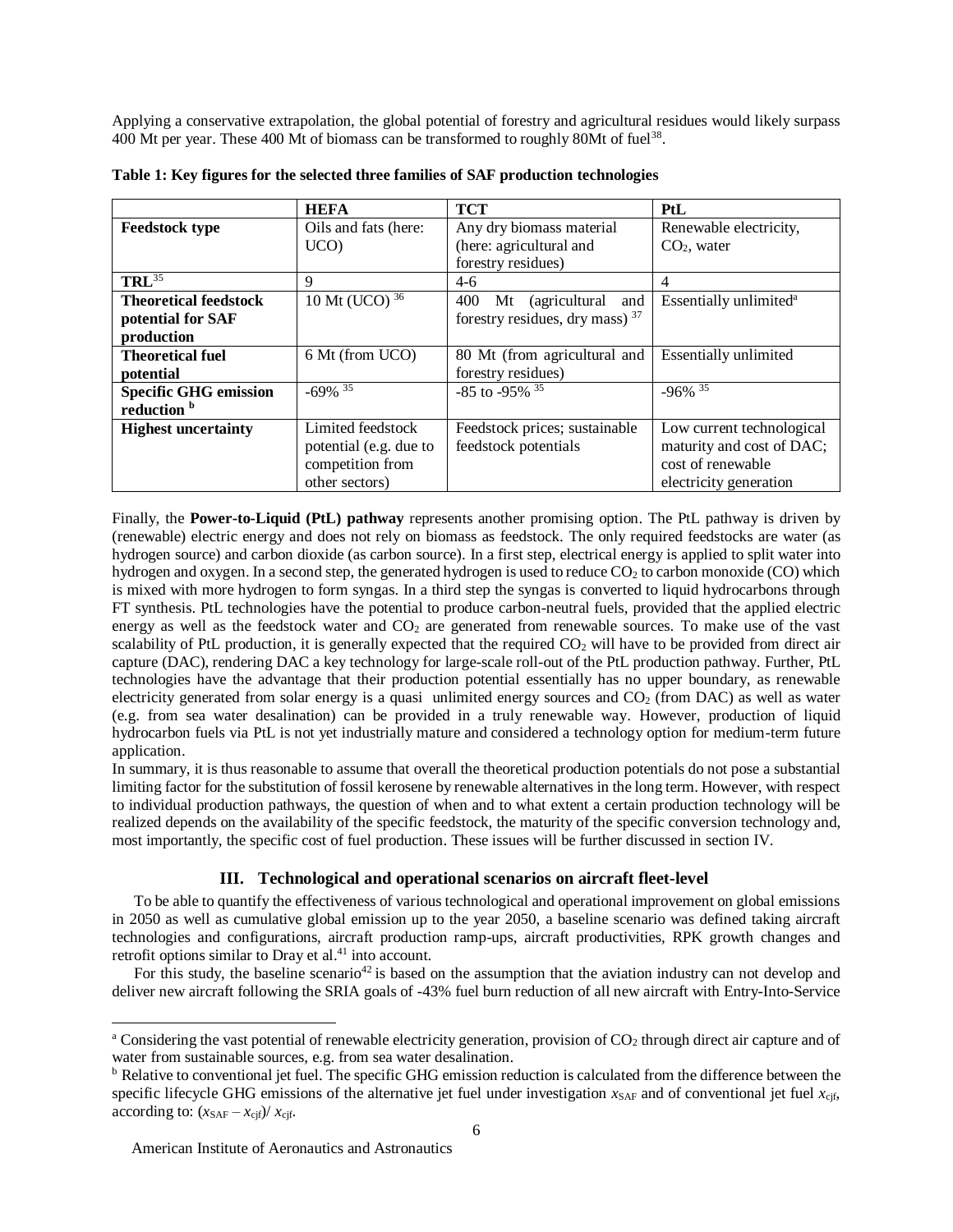(EIS) between 2020 and 2035, -60% fuel burn with EIS between 2035 and 2050. Instead, only a -22% fuel burn reduction ( $\sim$ 50% shortfall due to no new A/C programs) for aircraft between 2020 and 2035 are assumed taking into account that most of the current aircraft programs will be upgraded by re-engined, re-winged options<sup>43</sup>. Between 2035 and 2050, it is assumed that aviation industry still shortfalls in block fuel reductions on aircraft level until 2050 as no radical new aircraft technologies like novel airframe morphologies or non-drop-in energy carriers were considered.

Market uptake and penetration effects of new aircraft technologies are captured by current industry standard of six years from first delivery to full-production rate. Until 2020 production rates and production increases of current aircraft programs following an analysis of Leeham<sup>44</sup>, after 2020 it is assumed that aircraft production increases with RPK growth. Besides the aircraft technologies and production capabilities, possible emission reduction options on an operational level e.g. by cabin densification and load factor increase were also not considered. A gradual 10% fuel burn reduction was taken into account from 2020 to 2030 accounting for improvements in air traffic management<sup>45</sup>.

| Category                    | <b>Input for Fleet Simulation Framework</b>                                                                                                 |
|-----------------------------|---------------------------------------------------------------------------------------------------------------------------------------------|
| Aircraft technologies $\&$  | 2020-2035:-22% (~50% shortfall due to no new A/C programs) fuel burn of re-<br>engined, re-winged A/C                                       |
| configurations              | 2036-2050: -48% (~20% shortfall) fuel burn of all new aircraft with EIS between<br>2035 and 2050                                            |
| Aircraft production ramp-up | Aircraft production up to year 2020 <sup>44</sup> , linear upscale with RPK growth                                                          |
|                             | New aircraft programs with current ramp-up timelines of six years (status quo)                                                              |
| Operations                  | No increase in average loadfactor, no additional cabin densification<br>-10% fuel burn reduction enabled by improved air traffic management |
| RPK growth                  | Average +4.5% world wide from 2008 to 2050                                                                                                  |

#### **Table 2. Summary of considered technological and operational cases**

# **IV. Air transport fleet modelling**

Given the goals of this paper, a simplistic comparison of the performance of current and next-generation aircraft types at a single-mission level is insufficient. Instead, fleet-wide effects resulting from the phase in and decommissioning processes of aircraft types that enter the global fleet at a certain moment in the future have to be taken into account. Once a new type has reached technological maturity for commercial operations with an airline, it will not simply replace all of the corresponding older types at once but gradually replace these aircraft and, in this way, replenish the airline's fleet. In order to capture the integration and penetration effects of the next-generation aircraft and technologies, the "Fleet System Dynamics Model (FSDM)" has been developed and further  $extended<sup>26,46,47</sup>$ .

The FSDM models both the global air transport network as well as the global aircraft fleet in order to evaluate the fleet-wide effects. Fleet-wide effects not captured in the assessment of a single aircraft type include both aircraft commissioning and retirement processes as well as dynamic aircraft type allocation in the global air transport network. The fundamental principles of the FSDM are derived from the "macro" or "top-down" approach to fleet planning translating air traffic growth rates addressing the future aircraft fleet<sup>48</sup>.

The fundamental philosophy underlying the entire aircraft technology assessment technique at a fleet level basis is one that integrates scenario planning techniques. This considers the element of uncertainty in the assessment with prolonged time horizons. Specifically the FSDM relies on quantitative scenario-based data derived from an intuitive qualitative scenario planning approach on a global level<sup>46</sup>. This core underlying philosophy of integrating scenario planning techniques to deal with the issue of uncertainty differentiates our air transport fleet modelling approach from an approach based on parametrical assumptions to determine boundary conditions of the system model<sup>49</sup>.

The FSDM is divided into two model components: the aircraft fleet model and the air transport network model. The aircraft fleet model calculates the size and structure of the global aircraft fleet on a yearly basis. The time-step used in the model is one year. For each simulation year, the model reads the annual growth rates of the Available Seat Kilometres (ASKs) and Available Tonne Kilometres (ATKs) as well as load factor data determined using a scenariobased approach. This determines the "capacity gap", that is the demand for new aircraft units to fulfil the overall annual air traffic growth rates in order to deliver the requested transport performance.

Initialisation of the model is required that includes the definition of the start year and initial fleet and as mentioned in the first paragraph above, using scenario-based quantitative data for the appropriate scenario.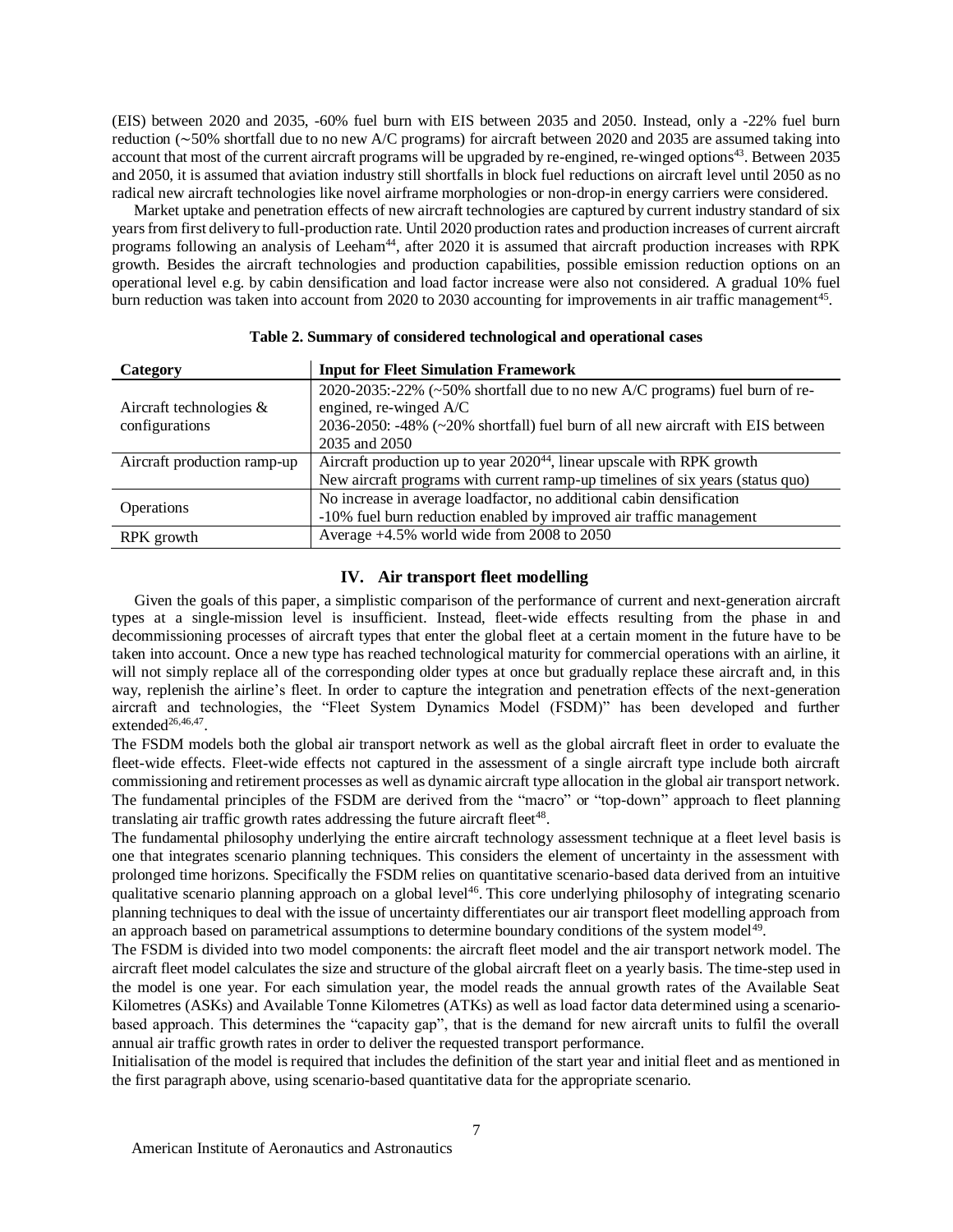The most important model assumptions used in the FSDM include the categories of airline competition, fleet allocation, global aircraft fleet modelling and route network.

Explicit modelling of airline competition is excluded from the FSDM. The overall network system and aircraft fleet development reflects "one benevolent, monopolistic airline", a termed coined in the work of Tetzloff and Crossley<sup>50</sup>. The "Fleet Assignment Problem" implemented in the FSDM assumes a fuel burn optimization function minimising the total fleet fuel consumption instead of a profit maximization function<sup>46</sup>.

Representing the global air transport fleet to reduce modelling complexity are nine distinct aircraft categories of the global fleet in 2008. Additional new aircraft can be added and simulated in the model for technology evaluation at the aircraft level. Similar to the global air transport fleet, the global route network is defined by twenty-one intra- and interregional connections between six global regions (Africa, Asia, Europe, Latin America, North America, and the Middle East). Data from the OAG database in 2008 were analysed statistically to define the various relevant stage lengths for the global aircraft fleet<sup>46</sup>. The model includes statistical parameters like the aircraft utilization, load factor, retirement functions and other changes in aircraft supply and decommissioning. For simplicity, these parameters were set constant in this study. Temporary storages of aircraft in a market faced with oversupply are not included in the  $FSDM<sup>46</sup>$ .

# **V. Evolutionary technological, operational and alternative fuel scenarios**

As shown in Figure 3, the introduction of new aircraft programs with lower fuel burn (-22 % in 2020-2035 and - 48% in the timeframe 2035-2050) show a significant reduction on fleet level fuel burn for the *Baseline* Scenario scenario compared to the *No Action* scenario after 2035. In the *No Action* scenario, fleet-level fuel consumption rises from 183Mt to 272Mt in 2020, 436Mt in 2035 and 831Mt in 2050. The *Baseline+ATM* scenario, a fleet-level fuel burn reduction of 1% in 2020, 20% in 2035 and 46% in 2050 can be achieved following the evolutionary aircraft technology approach. Comparing the *Baseline+ATM* scenario with the ATAG goals, a short fall between calculated fleet-level fuel burn and target fuel burn can be observed. Between 2008 and 2020, this gap growths from 5% in 2008 to roughly 20% in 2020, mainly due to strong aviation market growth outpacing continuous efficiency improvements from latest aircraft programmes. After 2020, the aviation industry will offset their additional carbon dioxide emissions by the global CORSIA. In case of the *Baseline+ATM* scenario and neglecting higher emissions between 2005 and 2020 compared to the ATAG 2005 reference scenario, the aviation industry has to offset 124MT of fuel burn in 2035 which accounts to roughly 35% of the overall fuel burn.



**Figure 3: Global fuel burn for aviation from 2008 to 2050 for No Action, Baseline and Baseline+ATM scenario compared to the ATAG goals.**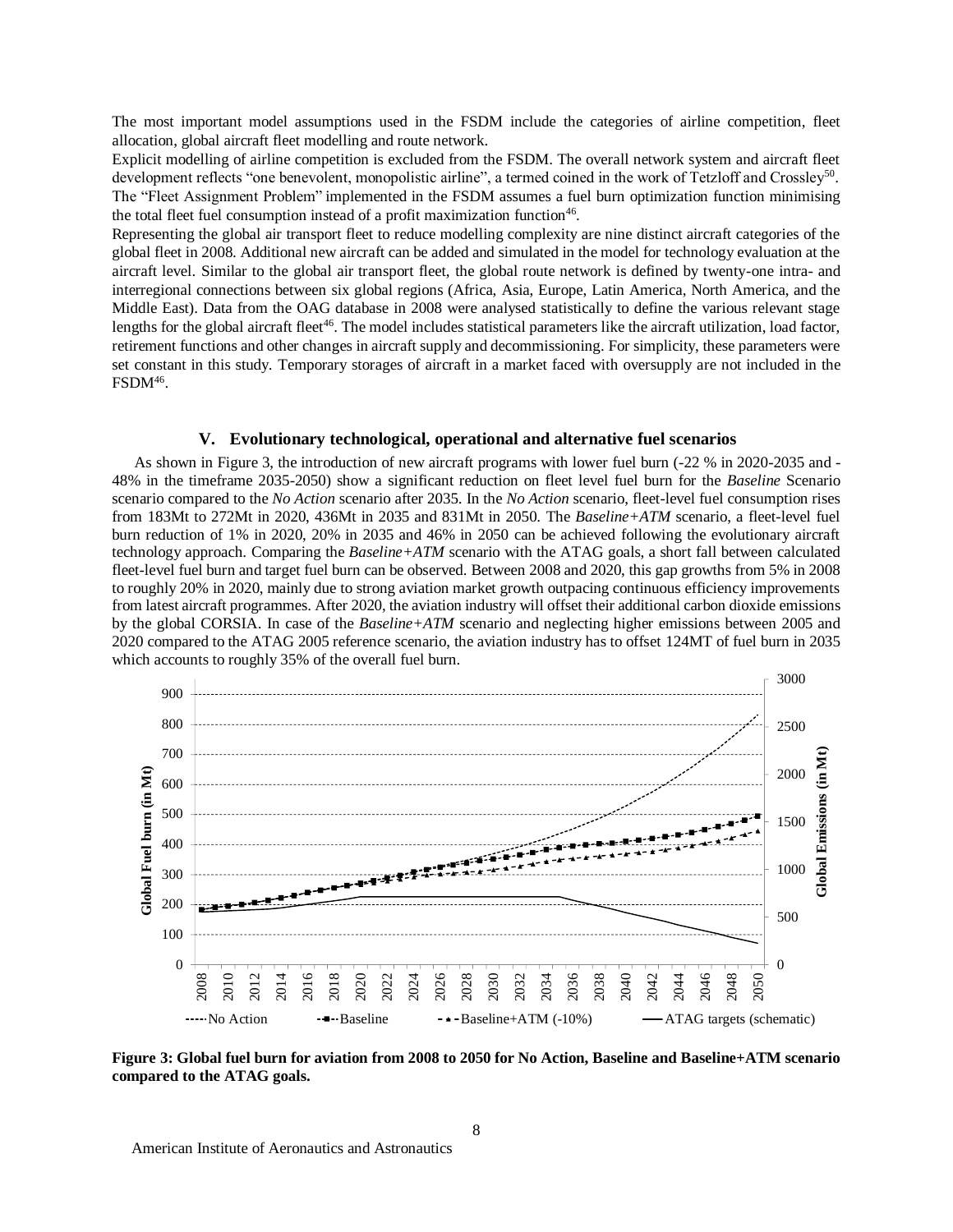# **A. Alternative fuel production ramp-up scenarios**

Even with substantial improvements in fuel efficiency, SAF will have to substitute a large share of fossil jet fuel in order to achieve the ATAG goals of -50% net emissionsrelative to 2005 level. Based on the scenarios described above (see figure 3), the expected difference in fuel burn between the *Baseline+ATM* scenario and the ATAG targets amounts to roughly 124 Mt in 2035, and more than 375 Mt in 2050. Thus, in order to close this gap, at least 124 Mt of SAF per year will have to be produced after CORSIA is scheduled to end in 2035, and 375 Mt per year will have to be provided by 2050. When assuming that SAF will not be 100% emissions-neutral (no net emissions), these figures will be even higher. This requires huge investments in the expansion of alternative jet fuel production capacities, which cannot be achieved overnight. A high-level picture of the dimension of needed production capacity developments was presented by Koops & Sizmann<sup>54</sup>. In order to better understand the development of the mix of fuel production technologies and their relative impact, a simple scenario is constructed. First, it is assumed that production capacity dynamics follow an S-shape, with relatively low build-up rates in the first years of commercialization, feedback effects during the high growth periods, and reduced build-up rates once feedstock or demand limits are approached<sup>55</sup>.

Further, we take into consideration the differences between technology families with respect to technological maturity and maximum production potentials to estimate when production capacities are built up, and how much fuel can be produced. HEFA fuels are already commercially available, but waste feedstock are – with a maximum global potential of about 10 Mt per year – rather limited. Thus, HEFA will likely be the only industrially available technology for alternative fuel production in the next five to ten years, but feedstock availability will relatively quickly become an issue. Consequently, thermochemical technologies capable of converting lignocellulosic feedstock would become suitable complementary pathways to HEFA between 2025 and 2030, once the demand for HEFA feedstock approaches the supply potentials. Once commercialization of gasification/FT technologies is achieved, the large feedstock potential of around 80 Mt of fuel per year would make it possible to produce large fuel quantities on a sustainable basis. Yet, the theoretical potential of agricultural and forestry wastes and residues would also not suffice to substitute enough aviation fuel to reach the  $-50\%$  CO<sub>2</sub> emissions goal. Therefore, PtL technologies are assumed to become industrially available at large scale, with the first industrial plants entering into service at around 2023. Once commercialized at full scale, unrestricted technical scalability can be expected for the PtL pathway, as the supply potential of renewable primary energy is essentially unlimited. Growth rates for PtL capacity are thus only restricted by economic framework conditions, most notably, market demand.



**Figure 4: Estimation of the required expansion of new fuel production capacitiesfor different SAF technologies for the period 2015-2050**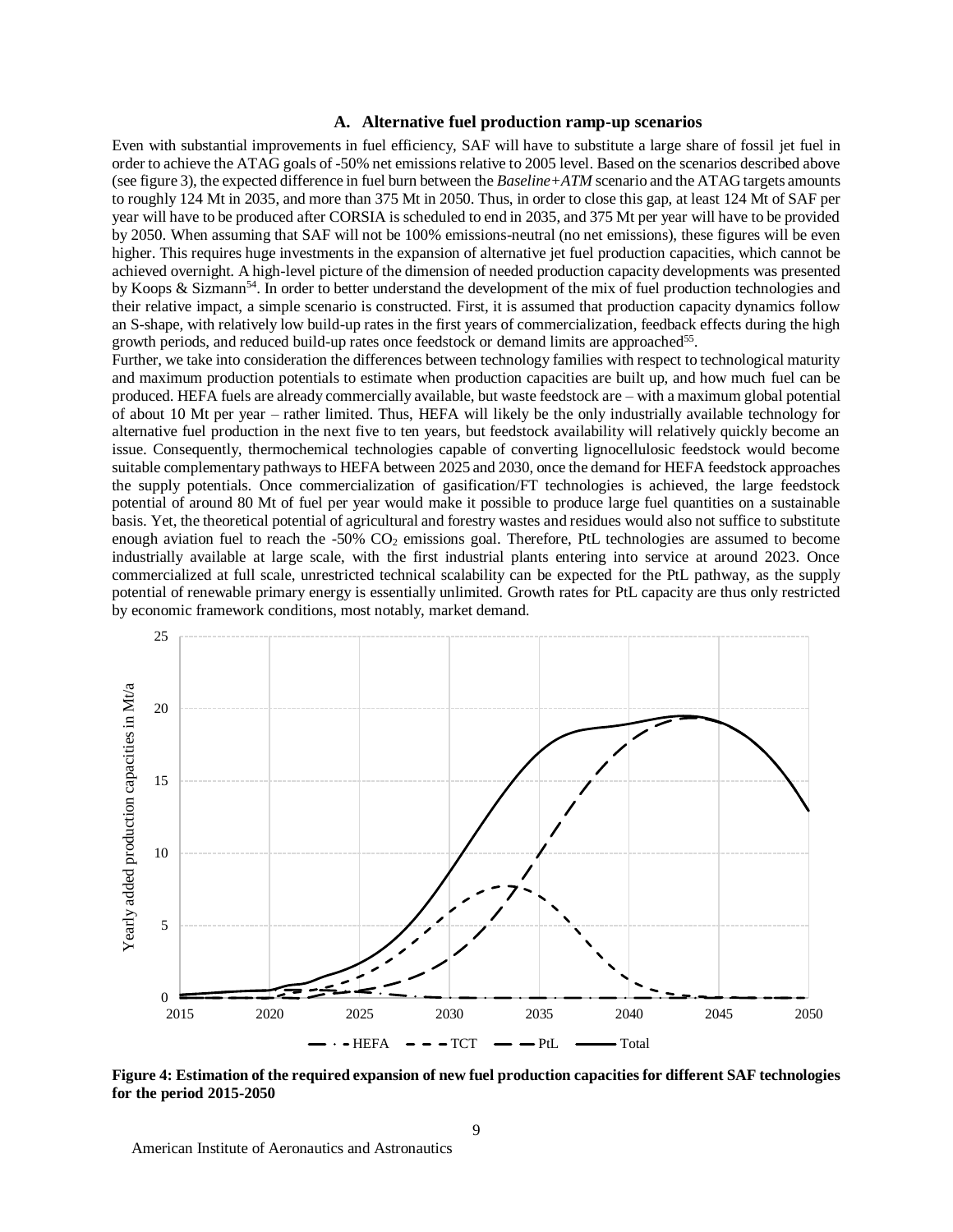

**Figure 5: Estimation of the required cumulative fuel production capacity for different SAF technologies for the period 2015-2050**



**Figure 6: Annual required investment for expansion of fuel production capacity for different SAF technologies in the period 2015-2050**



**Figure 7: Cumulative investment corresponding to the required expansion of fuel production capacity for different SAF technologies in the period 2015-2050**

American Institute of Aeronautics and Astronautics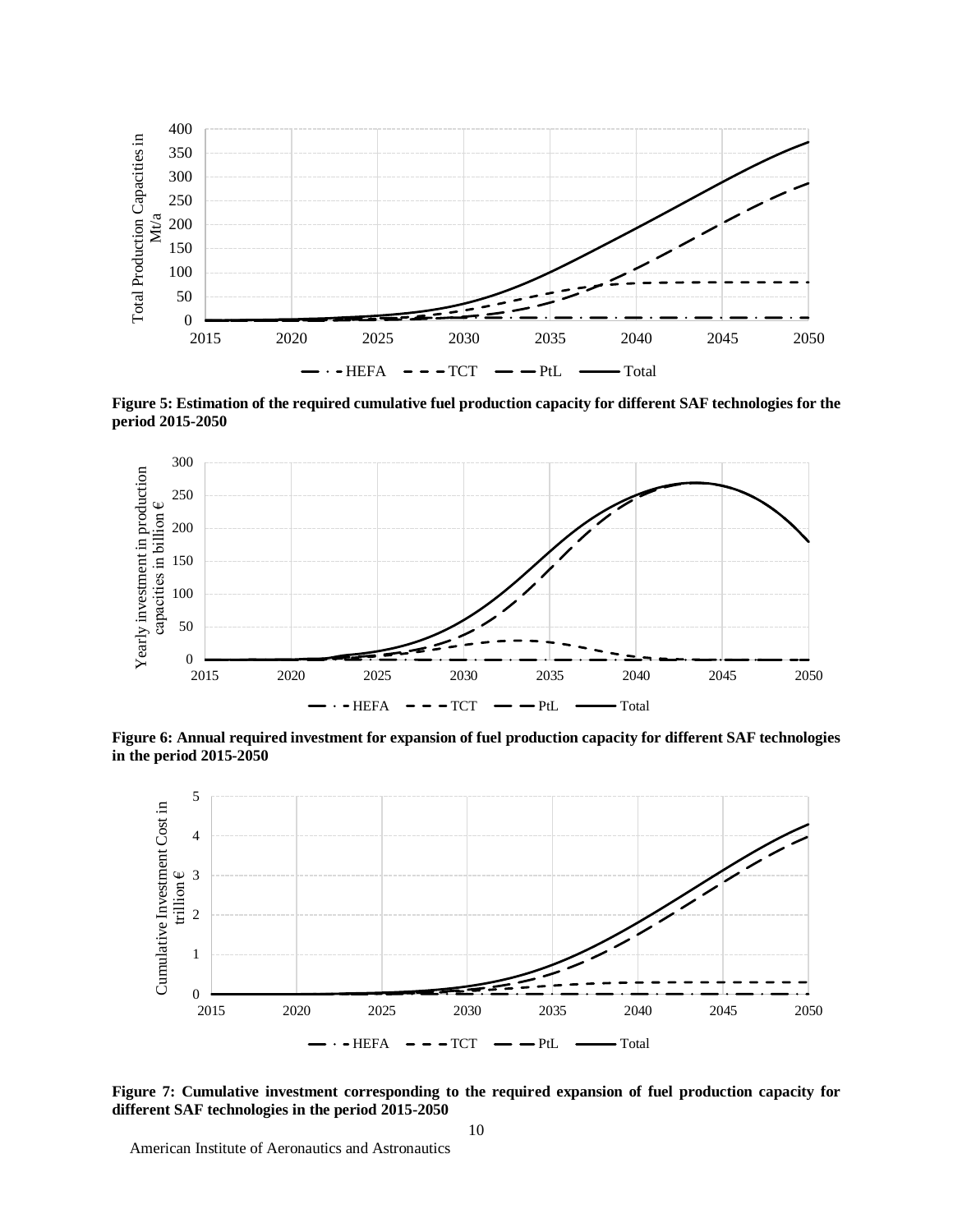Under these assumptions, achieving the ATAG goals would require a strong increase in renewable fuel production capacity, as shown in Figure 4 for the high-level scenario assumed here. The strongest efforts would thus be needed during the period 2030-2045, with a yearly growth in absolute production capacity of 10 to 20 Mt. However, it is important to emphasize that the period until 2030 is equally crucial in order to develop SAF technologies to a level of maturity that allows a rapid large-scale roll-out in the following years. If the aviation industry, fuel producers and policy do not increase their efforts to push SAF towards commercialization and large-scale production in the next decade, it will be very challenging to achieve the rapid ramp-up of production required in the period 2035-2050.

With respect to the economic viability of SAF, costs of production in the order of  $1-2 \epsilon/L$  can be expected for mature full-scale production facilities, depending on feedstock, technology and other input price assumptions. For optimistic scenarios, Minimum Fuel Selling Prices (MFSP) are expected to be at 1.01  $\epsilon/L$  for HEFA (UCO)<sup>34</sup>, 1.33/1.93  $\epsilon/L$  for TCT (Gasification with forestry residues/wheat straw)<sup>34</sup>, and 0.88 to 1.45  $\epsilon$ /L for PtL<sup>39, 40</sup>. In this context, it is important to note that the assessment of costs of production of SAF is associated with high uncertainties. Many technoeconomic assessment studies have been published to date with often significantly varying results. This is a consequence of different chosen boundary conditions, accounting methodologies and technical and economic assumptions underlying the respective assessment. The above-cited values therefore represent a non-exclusive and non-exhaustive selection. Nevertheless, it presented values give a good indication of the economic obstacle in the way of large-scale implementation of SAF, if compared to today's average market price of conventional jet fuel of about 540  $\epsilon$ /t or 0.43  $\epsilon$ /L<sup>52</sup>. It is difficult, if not impossible, to predict if and when cost-competitive production of truly sustainable jet fuel at large scale will become possible, as this depends not only on the future development of production cost, but also on the development of the market price of conventional jet fuel. Conceivable reasons for increasing fossil fuel prices are the rising mobility and overall energy demand and ultimately limited crude oil resources. In contrast, large-scale implementation of electro mobility or deployment of unconventional fuels, such as hydrogen or methane, could reduce the demand for and prices of crude oil-derived fuels. Yet, even if an economically competitive production of SAF can be achievable in the next decades, a formidable challenge lies in the high investment costs associated with the construction of the required production plants with sufficient capacities. In order to draw a rough picture of investment costs required to build up sufficient production capacities to meet that ATAG target for 2050, a simple investment cost estimation can be conducted based on the following assumptions. It is assumed that HEFA facilities can be realized at investment costs of 0.87 M€ per kt/a production capacity<sup>34</sup>, TCT plants at 3.8 M€ per kt/a, and PtL facilities at 13.9 M€ per kt/a. Note that PtL investment cost include electricity generation by wind power and CO2 provision by Direct Air Capture. These two measures make up around 80% of the total investment cost for PtL. Thus, setting up capacities to produce around 375 Mt of SAF per year (see Figure 5) would require investments of roughly 4.3 trillion  $\epsilon$  between 2015 and 2050 (figures 6 and 7). This, indeed, is an impressive amount of investment capital, resulting from the fact that production of SAF is generally capital-intensive, particularly in case of PtL. However, it has to be kept in mind that the operating cost of PtL are comparably small, resulting in overall cost of production that are comparable to other SAF options and that can even favorable compared to other alternatives under optimistic conditions.

# **VI. Conclusion and Outlook**

Simulating the impact of new aircraft programs applying more evolutionary technologies with shortfalls of 20% to 50% compared to Flightpath 2050 goals lead to a reduction of the fleet-level fuel burn by 1% in 2020, 20% in 2035 and 46% in 2050. Yet, comparing these results with the ATAG goal, the aviation industry has to offset emissions from around 124 Mt of fuel burn in 2035 accounting for roughly 25% of the overall fuel burn. From 2020 and beyond, a large amount of sustainable alternative fuel (SAF) with low  $CO<sub>2</sub>$  footprint are required leading to large investments to increase the production capacity.

With regard to sustainable alternative fuels, it is highlighted that they have the potential to completely substitute fossil fuels. However, this requires substantial investments in production capacities. A basic scenario for the development of SAF production capacities showed that substantial efforts have to be taken by the aviation industry stakeholders, especially during the years 2030-2045. If indeed 375 Mt of fuel per year would be substituted by SAF by 2050, roughly 4.30 trillion  $\epsilon$  of investment in additional production capacities would be needed over a period of 35 years. It is important to note that the presented scenario is purely hypothetical and ignores a range of obstacles and uncertainties. Also, for the sake of simplicity, we assumed that all provided SAF are produced carbon neural, which is not the case in reality. Thus the actual amount of SAF needed to achieve the ATAG goals would be somewhat higher. Yet, the aim of this scenario exercise is not to give the most probable future development, but to show one possible pathway to get close to the ATAG goals with different alternative fuel options. When considering their theoretical feedstock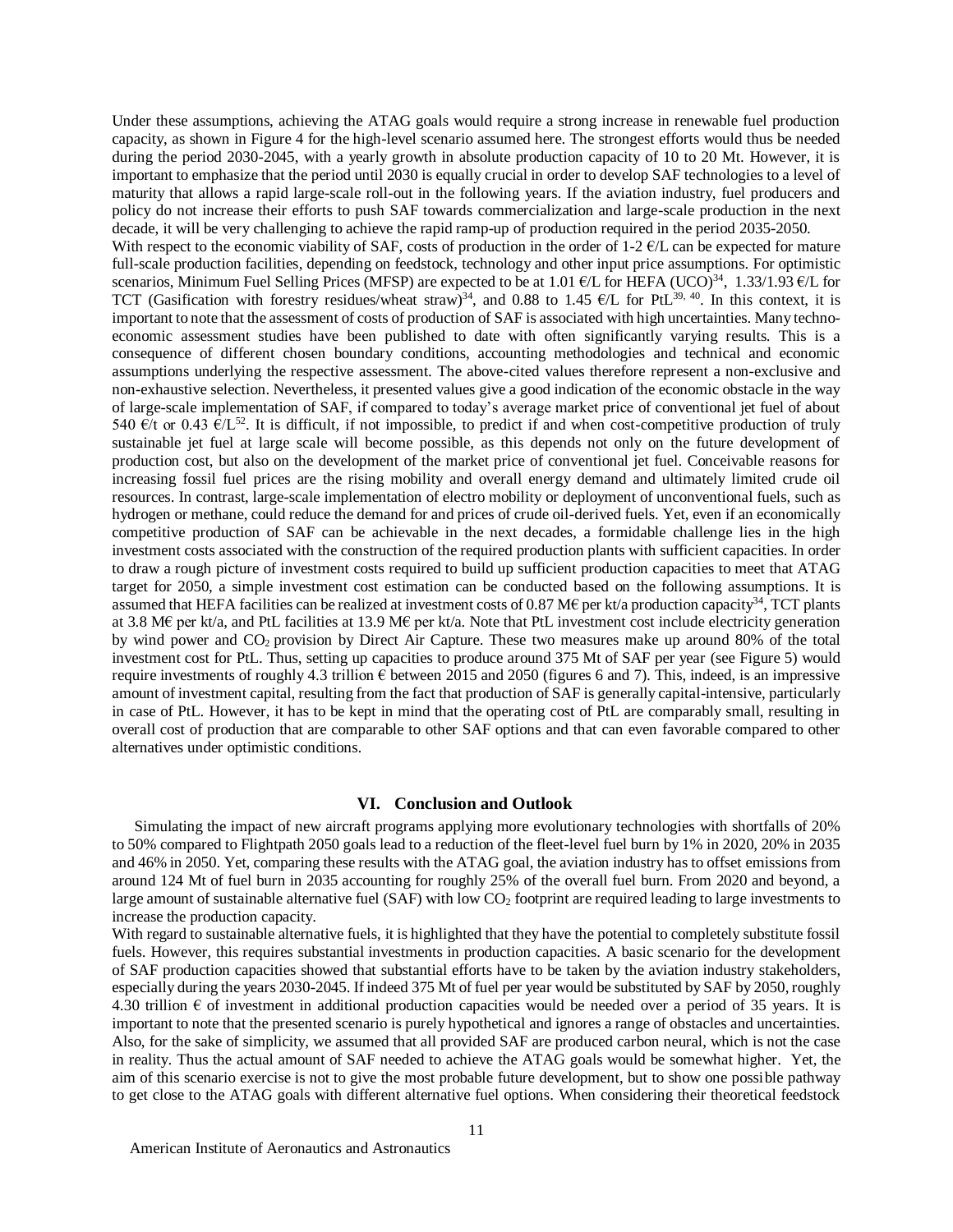potential from waste streams and the expected investment cost, it becomes clear that the economically favorable HEFA and TCT pathways can only represent a small share of total future production. Rather, substantial investments in expensive, but highly scalable pathways like PtL will be necessary. Further research is needed to better understand feedstock availability and technological progress for alternative drop-in fuel technologies for the next decades to come, and to formulate sounder future scenarios. Then, more fine-grained recommendations can be given with respect to the sustainable development of the aviation sector.

#### **References**

- 1 IATA 2013. IATA Technology Roadmap, URL: [https://www.iata.org/whatwedo/environment/Documents/technology-roadmap-](https://vpn.bauhaus-luftfahrt.net/proxy/https/www.iata.org/whatwedo/environment/Documents/technology-roadmap-2013.pdf)[2013.pdf,](https://vpn.bauhaus-luftfahrt.net/proxy/https/www.iata.org/whatwedo/environment/Documents/technology-roadmap-2013.pdf) last cited: 24.04.2015
- 2 Isikveren A. T., Empl D., Kling U., Ploetner K. O., Pornet C., Selected Array of Technology and System Options for Ecologically Responsible Aviation, Aviation 2015 Conference, Dallas, USA, 2015
- <sup>3</sup>Schilling T., Rötger., T, Wicke, K. 2016. AIRCAT Assessment of the Impact of Radical Climate-Friendly Aviation Technologies. Hamburg; URL: http://elib.dlr.de/106658/1/2016\_GreenerAviation\_Paper\_AIRCAT\_20160906.pdf, last cited: 03.02.2017
- 4 IATA 20-year Air Passenger Forecast 2017-2036, [http://www.iata.org/pressroom/pr/Pages/2017-10-24-01.aspx,](http://www.iata.org/pressroom/pr/Pages/2017-10-24-01.aspx) last cited: 14.05.2018
- <sup>5</sup>Airbus, 2012. Global Market Forecast 2012-2031: Navigating the Future.
- <sup>6</sup>Airport Council International (ACI), 2009. Global Traffic Forecast 2008-2027 Edition 2009
- <sup>7</sup>Boeing, 2012. Current Market Outlook 2012-2031.
- <sup>8</sup>DKMA, 2013. Traffic Forecast Advisory Services 20 Year Outlook
- <sup>9</sup>Embraer, 2012. Market Outlook 2012-2031.
- <sup>10</sup>International Civil Aviation Organization (ICAO), 2010. Aviation Outlook Environmental Report 2010
- <sup>11</sup>International Civil Aviation Organization (ICAO), 2007. Outlook for Air Transport to the Year 2025.
- <sup>12</sup>Marketing Group of Japan Aircraft, 2011. Worldwide Market Forecast For Commercial Air Transport 2011-2030 <sup>13</sup>Rolls Royce, 2009. Market Outlook 2009 – Forecast 2009-2028
- <sup>14</sup>Teyssier, N. (ICAO), 2012. ACI Airport Statistics and Forecasting Workshop Aviation Statistics & Data: A Vital Tool for the Decision Making Process. Presentation.
- <sup>15</sup>Teyssier, N. (ICAO), 2012. 37<sup>th</sup> FAA Aviation Forecast Conference Global Air Transport Outlook. Presentation.
- <sup>16</sup>HSBC Global Research, 2012, The World in 2050- From the Top 30 to the Top 100
- 16 ICAO, Environmental report 2013. Aviation and climate change, International Civil Aviation Organization, Montreal, Canada, 2013.
- <sup>17</sup>IATA, A global approach to reducing aviation emissions. First stop: Carbon-neutral growth from 2020, International Air Transport Association, Montreal, Canada, 2009.
- <sup>18</sup>ATAG, The right flightpath to reduce aviation emissions, Air Transport Action Group, Durban, South Africa, 2011.
- <sup>19</sup>European Union, Flightpath 2050 Europe's vision for aviation.
- <sup>20</sup>NASA Environmentally Responsible Aviation, "N+2 Advanced Vehicle Concepts NASA Research Announcement (NRA)", 2010
- <sup>21</sup> Advisory Council for Aeronautical Research in Europe (ACARE), "European Aeronautics: A Vision for 2020", January 2001
- <sup>22</sup>Muller, R. (ASD AeroSpace and Defence Industries Association of Europe), "ACARE Goals (AGAPE) Progress Evaluation", Project Final Report Publishable Summary, Support Action Funding Scheme, Proposal No. 205768, European Commission Directorate General for Research and Innovation, June 2010
- <sup>23</sup>European Parliament, Emission Reduction Targets for International Aviation and Shipping, Brussels, Belgium, 2015
- <sup>24</sup>Aviation Week, Operators Reporting Positive 787 Fuel-Burn Results, URL: http://aviationweek.com/awin/operators-reporting positive-787-fuel-burn-results, last cited: 26.08.2016
- <sup>25</sup>Airbus A350 XWB Family Website URL: http://www.airbus.com/aircraftfamilies/passengeraircraft/a350xwbfamily/, last cited: 26.08.2016
- $^{26}$ Randt N.P., Jessberger C., Ploetner K. O., Estimating the Fuel Saving Potential of Commercial Aircraft in Future Fleet-Development Scenarios; AIAA Aviation 2015 Conference, Dallas, USA, 2015

<sup>27</sup>MTU Aero Engines, Product Leaflet PW1000G

- <sup>28</sup>Boeing, Boeing Current Market Outlook 2015-2034
- <sup>29</sup>M. Nickl, S. Kaiser, "Evaluation of Piston Engine Modes an Configurations in Composite Cycle Engine Architectures", 6th CEAS Air & Space Conference Aerospace Europe 2017, Bucharest, Romania, 2017
- <sup>30</sup>Heinemann P., Panagiotou P., Vratny P, Kaiser S., Hornung M., Yakinthos K.. Advanced Tube and Wing Aircraft for Year 2050 Timeframe, 55th AIAA Aerospace Sciences Meeting, AIAA SciTech Forum, (AIAA 2017-1390), <http://dx.doi.org/10.2514/6.2017-1390>
- <sup>31</sup>A.T.Isikveren, D. Empl, U. Kling, K.O. Ploetner, C. Pornet, Selected Array of Technology and System Options for Ecologically Responsible Aviation, Aviation 2015 Conference, Dallas, USA, 2015
- <sup>32</sup>Mawhood, R., Gazis, E., de Jon, S., Hoefnagels, R., & Slade, R. (2016). Production pathways for renewable jet fuel: a review of commercialization status and future prospects. Biofuels, Bioproducts and Biorefining, 10, 462–484.